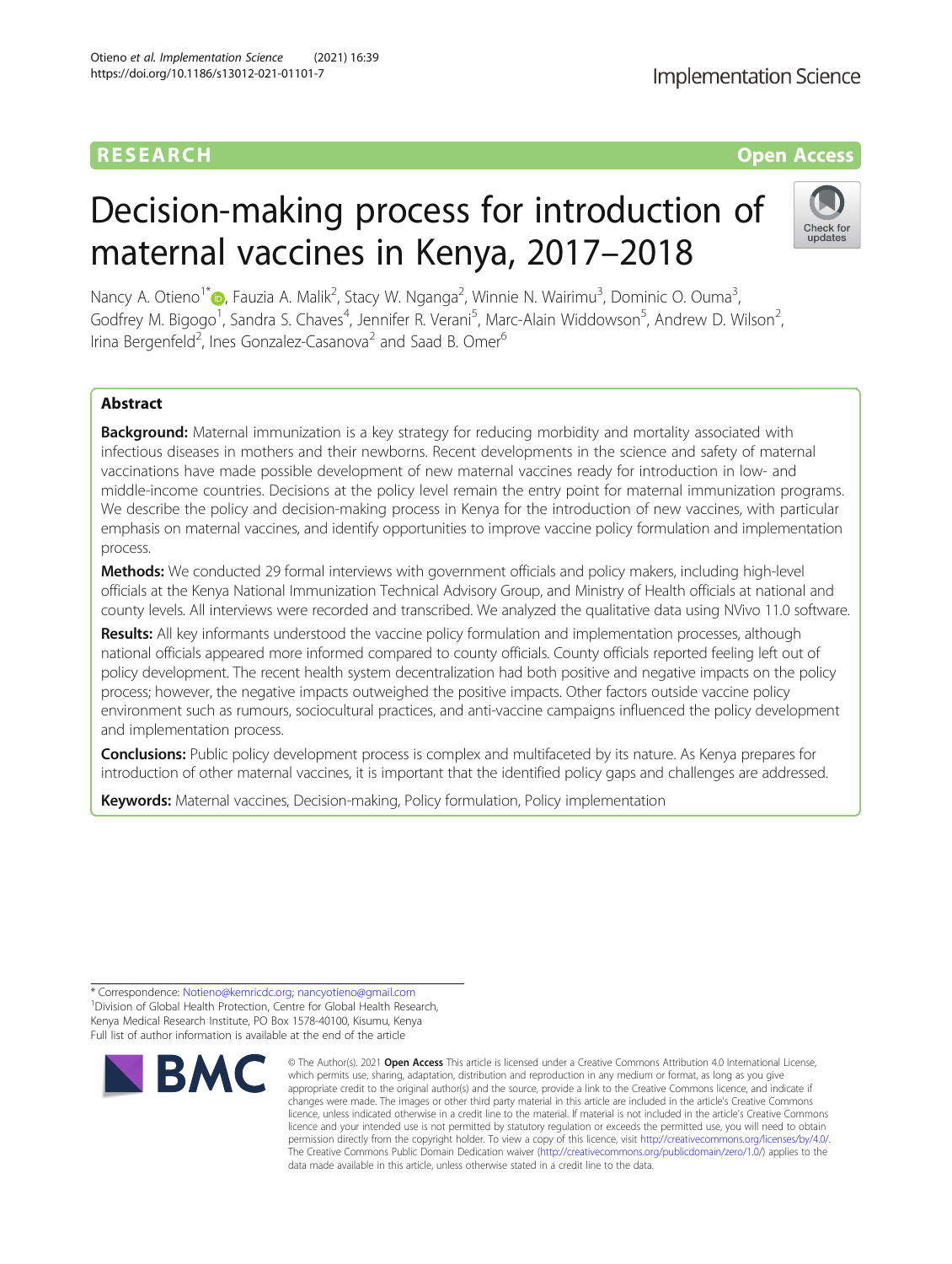# Contributions to the literature

- This research systematically describes the policy and decision-making process for introduction of new vaccines, with particular emphasis on maternal vaccines.
- According to our findings, public policy process is complex and multifaceted in its nature and needs to be transparent and involves all key stakeholders.
- The research identifies policy gaps, challenges with policy processes, and opportunities for improving vaccine policy formulation and implementation process.
- As the maternal vaccine pipeline expands, the opportunities identified for improving vaccine policy process will help in informing coordinated, more inclusive, and better understood policy-making process for smoother implementation of maternal immunization programs in low- and middle-income countries.

# Introduction

Maternal immunization is a key strategy for reducing infectious disease morbidity and mortality in mothers and their newborns [[1\]](#page-14-0). Most countries recommend immunizations during or prior to pregnancy as part of a costeffective public health strategy [[2,](#page-14-0) [3](#page-14-0)]. Most high-income countries recommend immunization of pregnant women for tetanus, influenza, and pertussis [\[4](#page-14-0)], while low- and middle-income countries (LMICs) recommend immunization of pregnant women for tetanus and, in some cases, influenza [\[5](#page-14-0), [6\]](#page-14-0). Despite recommendations for maternal vaccines and accumulating evidence on their safety and effectiveness in preventing diseases, there is still a lag in uptake. Although coverage of tetanus vaccination among pregnant women has been optimal in most countries, coverage of influenza and tetanus diphtheria and acellular pertussis (Tdap) remain variable [[2\]](#page-14-0). In fact, influenza and Tdap are yet to be incorporated as part of maternal vaccination policies in many LMICs; this is due to limited local evidence to inform decisions on vaccine introduction [[7\]](#page-14-0). Moreover, new vaccines (e.g., against Respiratory Syncytial Virus and Group B Streptococcus) are being developed for use in pregnant women. Decisions at the policy level remain the entry point for new maternal immunization programs. Therefore, it is critical to address barriers to acceptance prior to introduction as the maternal vaccine pipeline expands.

In Kenya, tetanus toxoid (TT) is the only maternal vaccine approved by the Kenya Expanded Program on Immunization (KEPI); however, coverage is low with only 50% of women receiving two or more TT doses in their last pregnancy according to the last Kenyan Demographic and Health Survey [\[8\]](#page-14-0). Recent efforts by the government to improve TT uptake were challenged by religious groups (the Catholic Church) that questioned whether the vaccine contained human chorionic gonadotropin, a birth control hormone [\[9](#page-14-0)]. The concerns were escalated through mass media and took government policy makers' involvement to effectively address the concerns in a collaborative way. Hence, Kenya faces challenges of balancing efforts to address barriers towards the only approved maternal vaccine, while putting in place strategies for introduction of other maternal vaccines. The objective of this study was to describe the policy and decision-making process in Kenya for the introduction of new vaccine recommendations, with emphasis on the maternal vaccination program, and to identify opportunities to improve the vaccine policy formulation and implementation process.

# **Methods**

# Study design

We conducted qualitative semi-structured interviews on perspectives on maternal vaccination, with healthcare providers and pregnant women from four counties in Kenya [\[10](#page-14-0)], and with policy makers and implementers at national and county levels. In addition to this, we carried out a cross-sectional survey of knowledge, attitudes, and beliefs regarding vaccination among pregnant women [[11\]](#page-14-0) and healthcare workers [[12](#page-14-0)], as part of a larger multi-study project that aimed to create an evidence base for determinants of maternal immunization acceptance to inform policy makers and implementers on future maternal vaccination strategies in Kenya. In this paper, we present data from qualitative interviews with national and county officials.

# Study setting

We implemented the study in five sites located in Marsabit County Referral Hospital, Coast Provincial General Hospital (Mombasa County), Tabitha Clinic Kibera and Mbagathi District Hospital (Nairobi County), and Siaya County Referral Hospital and Lwak Mission Hospital (Siaya County) representing the four broad geographical settings in Kenya including the North Eastern, Coastal, Central, and Western regions of the country. These sites were included based on geographic diversity, poor immunization coverage, and high burden of maternal and infant mortality  $|13|$ .

The Kenya Medical Research Institute (KEMRI) and the Centers for Disease Control and Prevention–Kenya (CDC) have a long history conducting population-based surveillance for infectious diseases, sentinel surveillance for influenza, and health and demographic surveillance system [\[14](#page-14-0)–[16\]](#page-14-0) in these areas. Through these platforms, KEMRI and CDC have developed close working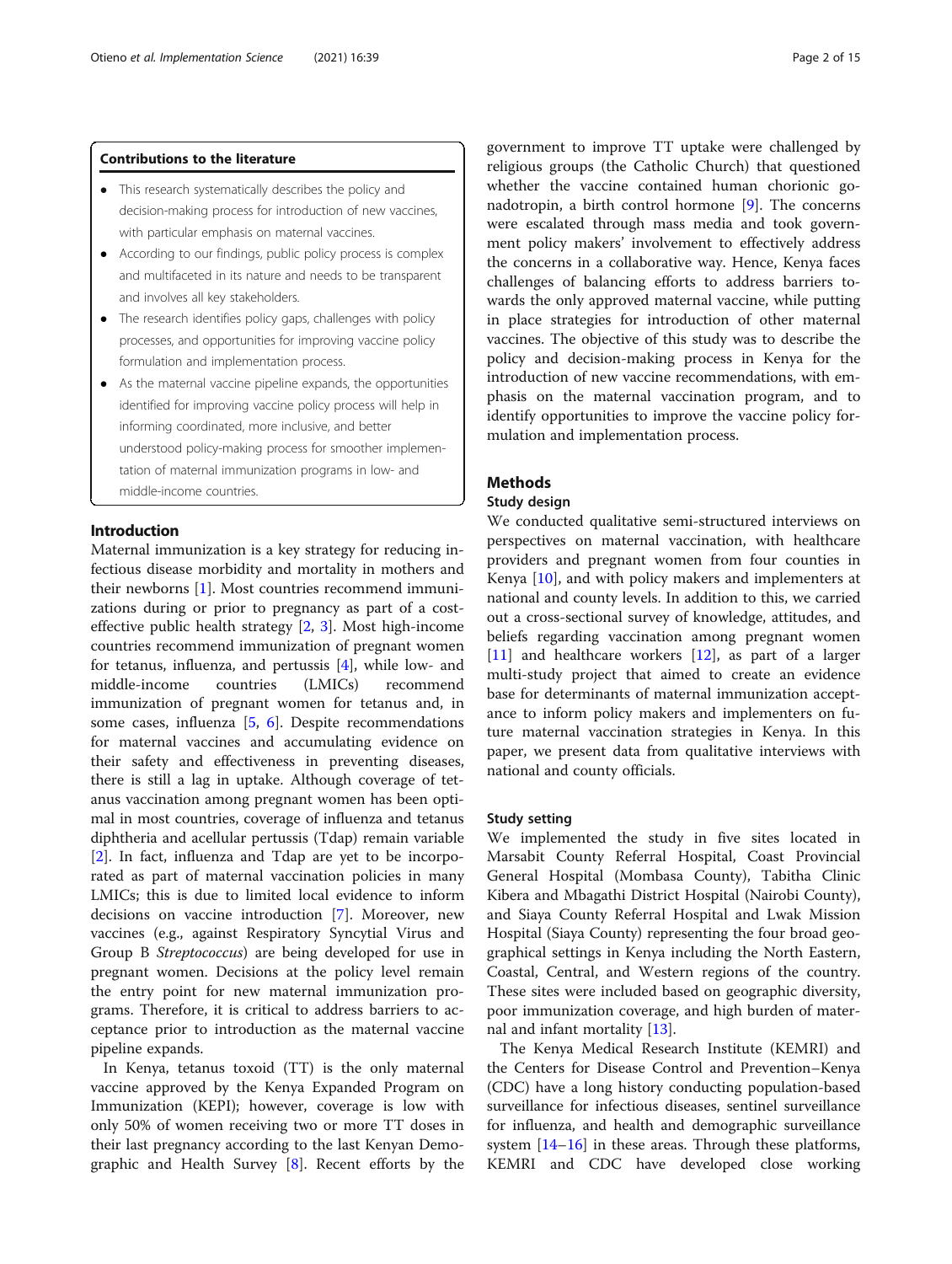relationships with national and county Ministry of Health (MoH) management teams.

#### Sample

Key informants at the MoH national level included Kenya National Immunization Technical Advisory Group (KENI TAG) core members, MoH heads of divisions for Family Health and the National Immunization Program (NIP), and managers of different units at the NIP involved with advocacy, communication and social mobilization, vaccine logistics, and monitoring and evaluation. At the county level, key informants included Chief Officers of Health and managers of divisions covering maternal and child health, policy, health promotion, and monitoring and evaluation activities (Table 1).

#### Participant identification

Division heads at the MoH and the KENITAG were approached to help with identification of national officials at the MoH's divisions for Family Health and the NIP and core members of KENITAG who had experience in immunization issues in Kenya.

We approached chief officers and county directors for health to help with identification of county officials working within departments for maternal and child health, policy, health promotion, vaccine logistics, and monitoring and evaluation. Upon identification of the county officials, each official was approached, and appointments were made for interviews at a date, time, and place most convenient to their schedules.

# Data collection at national and county levels

The interview guide was developed using grounded theory methodology (with questions added to the interview guide as insights were gained from initial interviews done) by the lead study anthropologist with input from study investigators, scientific advisory committee, and the study team  $[10]$  $[10]$  $[10]$ . The guide was pretested on two county level officials in charge of immunization logistics and one community health nurse, the guide was revised to bring into clear focus questions around demand creation strategies for maternal vaccines, barriers, and drivers for maternal vaccine program implementation in Kenya and recommendations for improving the vaccine policy-making process.

Study staff received protocol-specific training, additional training on qualitative data collection procedures and tools, and on interviewing techniques. Interviews were carried out from April to September 2017. Using a semi-structured interview guide, we administered open-ended questions that guided discussions on topics covering factors associated with vaccine recommendations, professional experiences with evidence-based policy-making, and historical shifts in maternal health and/or vaccine policy. The interviews were conducted in English, tape recorded, and transcribed verbatim at the end of the interview day. Staff also took notes during discussion for additional information that may be required during analysis. Each interview lasted about 1h, participation was voluntary, and no compensation was provided to the participants. The interviews/discussions were

Table 1 Policy makers and implementers interviewed

| <b>Officer interviewed</b>                                                      | Office level | <b>Number interviewed</b> |
|---------------------------------------------------------------------------------|--------------|---------------------------|
| Deputy director public health                                                   | County       |                           |
| Deputy director preventive and promotive services                               | County       |                           |
| Deputy director reproductive health                                             | County       |                           |
| Head of National Immunization Program, MoH                                      | National     |                           |
| Officer in charge of expanded program on immunization logistics                 | County       | 5                         |
| Nursing officer, in charge of reproductive health and maternal and child health | County       | 4                         |
| Head, Division of Family Health, MoH                                            | National     |                           |
| Health promotion officer                                                        | County       | 4                         |
| Deputy chair, KENITAG                                                           | National     |                           |
| Core member, KENITAG                                                            | National     |                           |
| Officer in charge of monitoring and evaluation                                  | County       | 2                         |
| Officer in charge of advocacy, communication, and social mobilization           | National     |                           |
| Nursing officer                                                                 | County       |                           |
| Officer in charge of community strategy                                         | County       |                           |
| Officer in charge of vaccines locally & internationally                         | National     |                           |
| Public health coordinator                                                       | County       |                           |
| Total                                                                           | County       | 29                        |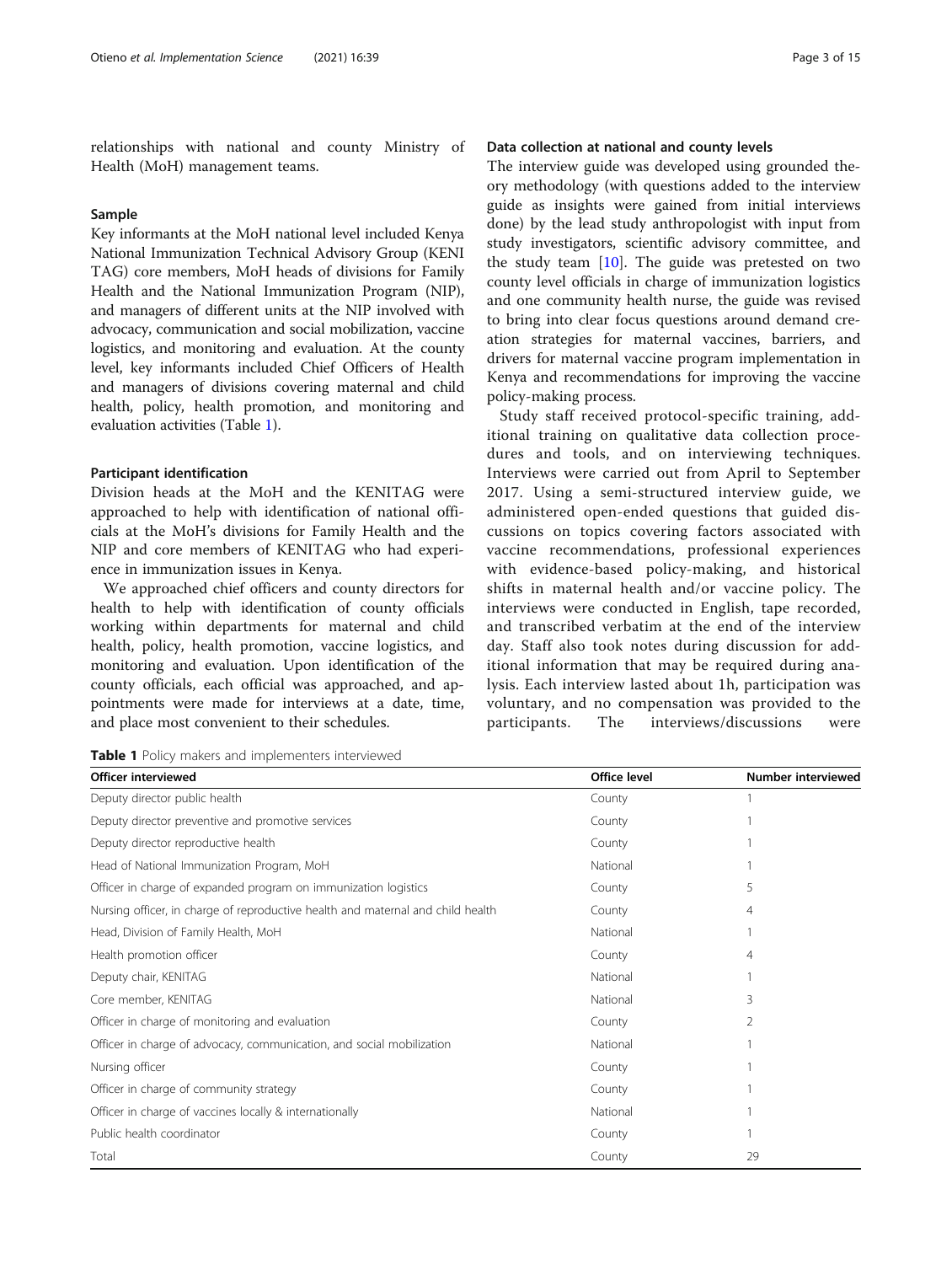concluded once all the key informants targeted at national level were interviewed and upon attaining data saturation for county-level informants.

#### Data management and analysis

We used both framework (code frame) and thematic approaches in this analysis. The research team developed a codebook for the qualitative data from the interview guide questions. We used both structural and content coding techniques to develop our codebook and to describe our resulting thematic observations, while making comparisons for consistency among four members of the coding team to ensure high inter-coder reliability (at kappa > 0.8 on 10% of transcripts). We analyzed the data using NVivo 11.0 software for qualitative data analysis, driving the data analysis while utilizing deductive methods for thematic and pattern identification. We categorized codes to fit into a coding frame where related codes were merged into sub-themes and matching subthemes finally merged into the main themes.

# Results

We conducted a total of 29 interviews (8 from national and 21 county levels). The themes that emerged from the analysis entail policy development and implementation process, effects of decentralization (referred to as 'devolution') on healthcare policies, resilience of policy to external influences, and recommendations for improving vaccine policy-making process. The themes and sub-themes are illustrated in Table 2.

| <b>Table 2</b> Summary of themes and sub-themes from data analysis |  |  |  |
|--------------------------------------------------------------------|--|--|--|
|--------------------------------------------------------------------|--|--|--|

We highlight some quotations from key informants in the results. Additional quotations are summarized in Tables [3](#page-5-0), [4](#page-9-0), [5](#page-10-0), and [6](#page-11-0).

# Policy development and implementation: decisionmaking process

# Problem identification

Kenya has not introduced any new maternal vaccination policy since the adoption of the 5 TT vaccination schedule in 2002. However, in the last few years, several new vaccines for children have been licensed (e.g., pneumococcal conjugate vaccine (2011) measles second dose (2013), rotavirus (2014), injectable polio vaccines (2016), etc.), all of which are implemented by KEPI. The majority of the key informants shared that in general, vaccine policy formulation is driven primarily by the presence of a problem to be addressed.

"First, there must be a problem for us to have a policy to work towards that problem. Maybe we have done a situation analysis and found an area that has a gap. We usually call in stakeholders to deliberate with us on the issue during policy formulation." (R05, national level)

Although vaccine policy formulation was thought to be primarily driven by internal recognition of a problem, most vaccine policy formulation in Kenya has resulted from global recommendations by international organizations such as the World Health Organization (WHO) or availability of international funding for vaccine introduction. Local evidence was sought only in response to

| <b>Themes</b>                                                        | Sub-themes                                                                              |
|----------------------------------------------------------------------|-----------------------------------------------------------------------------------------|
| Decision-making process for policy development and<br>implementation | - Problem identification<br>- Considerations for vaccine introduction                   |
|                                                                      | - Monopolized engagement of national level entities in vaccine policy<br>recommendation |
|                                                                      | - Complexity of decision-making process                                                 |
|                                                                      | - Policy implementation process (systematic implementation)                             |
|                                                                      | - Policy evaluation                                                                     |
| Effects of devolution on health care policies                        | - Policy adaptation to local needs                                                      |
|                                                                      | - Intra-governmental communication                                                      |
|                                                                      | - Delineation of responsibilities                                                       |
|                                                                      | - Resource provision within government                                                  |
| Resilience of policy to external influences                          | - Rumours                                                                               |
|                                                                      | - Anti-vaccine campaigners                                                              |
|                                                                      | - Sociocultural influences                                                              |
| Recommendations for improving vaccine policy-making process          | - Stakeholder engagement at all levels<br>- Improve intra-governmental communication    |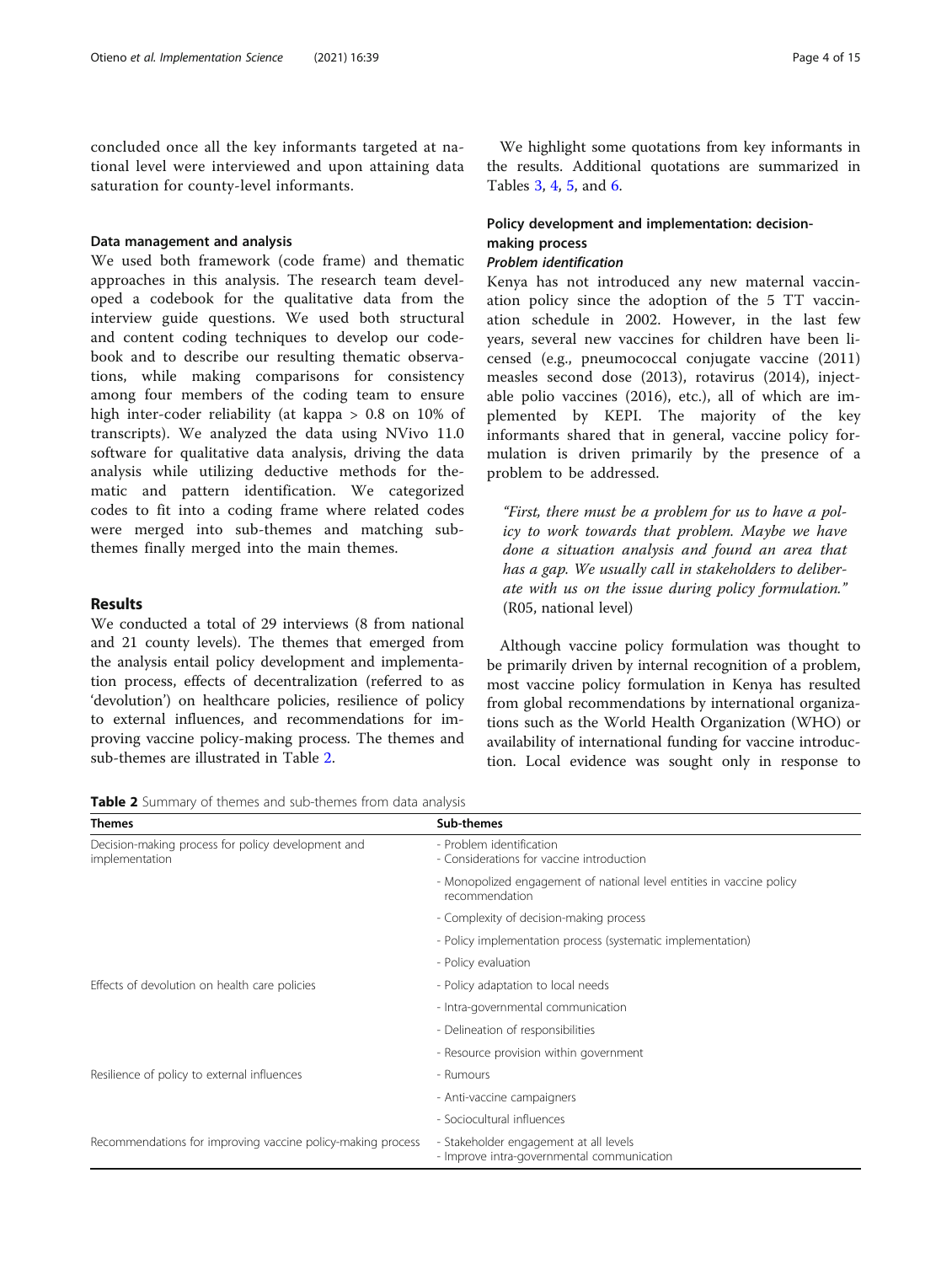external recommendations as the country tried to fit into the global agenda.

"… I think by and large for the government, it is almost as if we do not have that response where the local research is informing and driving the policy agenda. It is sort of like it is reversed where we are fitting in the global agenda which is related to high level discussion where you may be want to eradicate or eliminate a disease, or introduce this vaccine because it has been introduced elsewhere and there is funding that can sponsor the introduction and all that. We do not have that where our own research is driving the policy but maybe with time we will get there." (R03, national level)

# Considerations for vaccine introduction

Our discussions with stakeholders with experience in health policy formulation revealed important considerations that have guided policy formulation for introduction of new infant vaccines in the country (Table [3](#page-5-0)). The main issues included disease burden, vaccine effectiveness, safety, costeffectiveness of vaccine introduction, and sustainability of the vaccination programme once it has been rolled out.

"The first thing is it must be safe. …what it protects from should be more than what it could cause us because vaccines also have their negative impacts… It should also be able to do what we are saying it can do.

…It should be cheap for us to be able to buy it because if it is too expensive it is of no use…

Let me say it should be accessible meaning if I want to buy it as an individual, the little I have should be able to buy it.

…Safety, effectiveness, accessibility and other factors along that line." (R06, national level)

# Monopolized engagement of national level entities in vaccine policy recommendation

Most of the policy makers at the national level cited the involvement of the KENITAG in the technical review of information upon situational analysis and problem identification. KENITAG is composed of senior members of the relevant medical specialities (adult medicine, paediatrics, immunology), experts from the universities (epidemiology, public health, microbiology, pathology and law), and relevant personnel from MoH (ex-officio members), or nongovernment organizations (liaison members).

"The next level after the above considerations is the technical phase. This is the level at which we look at the considerations with an inquisitive and critical mind. … This is where Kenya National Advisory Group on immunization (KENITAG) comes in. This is a technical group to which we forward all the gathered information and let them discuss logically. We do this because they have technical knowledge of each aspect. KENITAG comes up with recommendations as advisories to each aspect of the policy dimension." (R04, national level)

The role of KENITAG in policy recommendation was most comprehensively explained by one of the core members involved in advising and capacity building at the MoH for vaccine-related matters (Table [3](#page-5-0)). Created in 2014, this relatively new group has matured with time; though it is challenged by various requests from MoH and with no budgetary allocation for operational activities such as regular meetings to facilitate policy discussions. Guided by an internal procedures manual, KENITAG has a standard and stepwise approach for developing independent evidence-based recommendations. The group has made recommendations for four different vaccines, involving Measles, Mumps, and Rubella; Human Papilloma Virus; influenza (infants aged 6–23 months); and review of safety data for TT.

"One of the terms of reference is that we advise the ministry of health on all matters relating to vaccines and immunizations and this involves introduction of new vaccines or even modification of existing vaccine schedules… Those are basically our roles in NITAG, mainly related to making evidence-based recommendations for vaccines and immunizations.

… we have a document called the Internal Procedures Manual that was developed by all the KENI TAG members.

…The procedures manual is our day-to-day document that guides the operation of KENITAG and inside there it clearly spells out the process for making vaccine policies." (R07, national level)

Very few policy makers were aware of the process for policy changes for vaccine introduction, which involved approval for policy change by the National Immunization Interagency Coordinating Committee (NIICC). This body comprises MoH technical partners and expert representatives from international partners, and ensures that KEPI gets financial support both locally and internationally to run its operations. The approval is done after stakeholder engagement at different levels when KENITAG recommendations are discussed.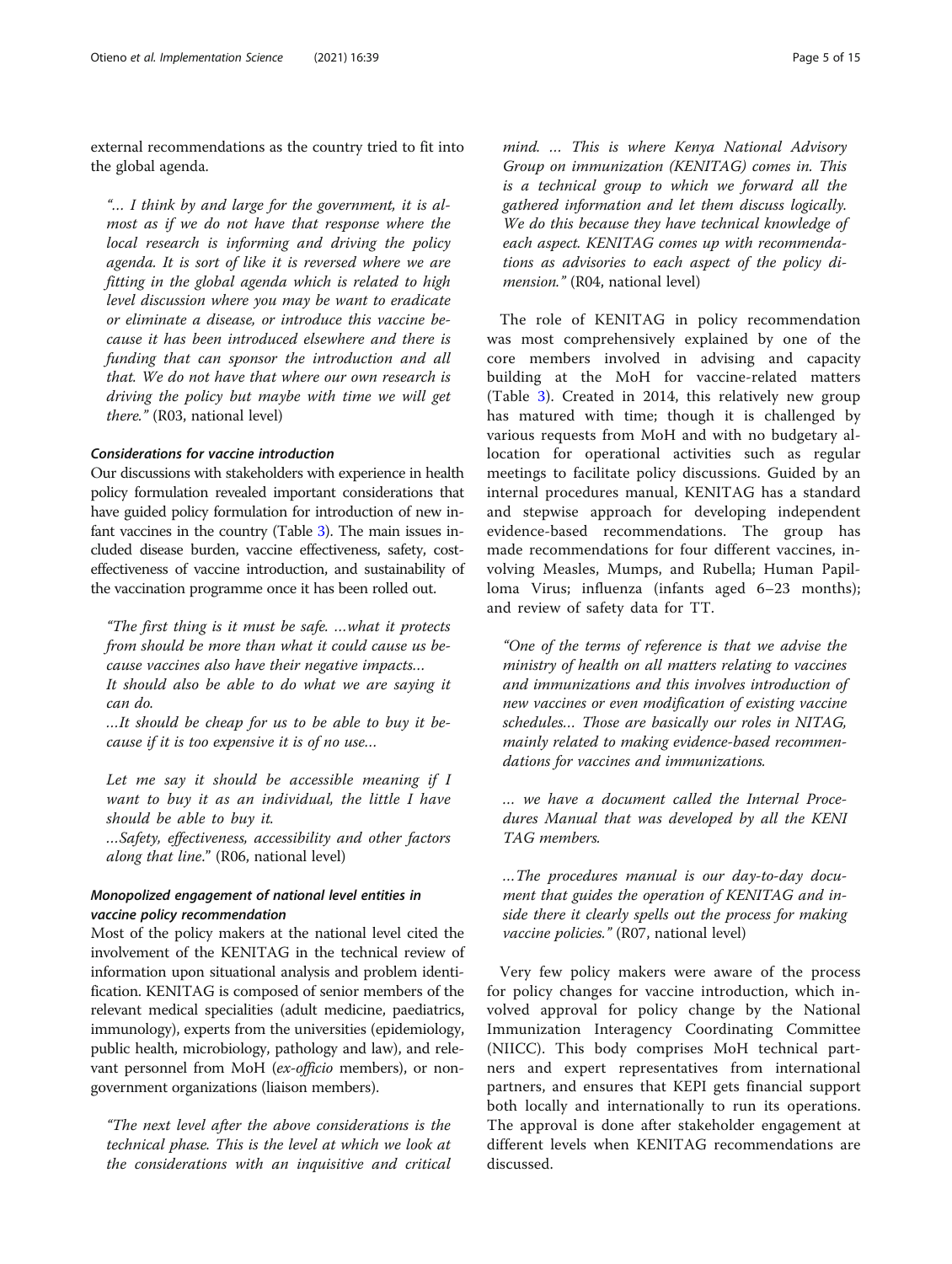# <span id="page-5-0"></span>Table 3 Policy development and implementation; decision-making process

| Sub-theme                                                                                | Quotes                                                                                                                                                                                                                                                                                                                                                                                                                                                                                                                                                                                                                                                                                                                                                                                                                                                                                                                                                                                                                                                                                                                                                                                                                                                                                                                                                                                                                                                                                                                                                                                                                                                                                                                                                                                                                                                                                                                                                                                                                                                                                                                                                                                                                                                                                                                                                                                                                                                                                            |
|------------------------------------------------------------------------------------------|---------------------------------------------------------------------------------------------------------------------------------------------------------------------------------------------------------------------------------------------------------------------------------------------------------------------------------------------------------------------------------------------------------------------------------------------------------------------------------------------------------------------------------------------------------------------------------------------------------------------------------------------------------------------------------------------------------------------------------------------------------------------------------------------------------------------------------------------------------------------------------------------------------------------------------------------------------------------------------------------------------------------------------------------------------------------------------------------------------------------------------------------------------------------------------------------------------------------------------------------------------------------------------------------------------------------------------------------------------------------------------------------------------------------------------------------------------------------------------------------------------------------------------------------------------------------------------------------------------------------------------------------------------------------------------------------------------------------------------------------------------------------------------------------------------------------------------------------------------------------------------------------------------------------------------------------------------------------------------------------------------------------------------------------------------------------------------------------------------------------------------------------------------------------------------------------------------------------------------------------------------------------------------------------------------------------------------------------------------------------------------------------------------------------------------------------------------------------------------------------------|
| Problem identification                                                                   | First you need, first we do an analysis, situation analysis, to identify whether there's a need or if there's a gap. Once we<br>identify if there's a gap for this policy, specific policy, we write to our permanent secretary We make a request to start<br>the process of developing a policy towards the either maternal or child health Once we get that approval, we<br>constitute a steering technical committee that understands very well on that area that will work on that mmmmmm<br>policy document. And there will be steering meetings to inform and in those, there will be public participation, there's<br>partners' participation. So for maternal policy I think, applies just like any other, any other policy, in the ministry or the<br>division. (R05, national level)                                                                                                                                                                                                                                                                                                                                                                                                                                                                                                                                                                                                                                                                                                                                                                                                                                                                                                                                                                                                                                                                                                                                                                                                                                                                                                                                                                                                                                                                                                                                                                                                                                                                                                    |
| Considerations for vaccine<br>introduction                                               | We have epidemiological data which quides the ministry on the rationale behind introducing vaccines. We also have<br>general directions globally from the World Health Organization of what is required. We also use authority bodies like<br>the Pharmacy and Poisons Board where we get licensed vaccines into the country. We do all these in consultations<br>with research institutes such as KEMRI polio lab and KEMRI measles lab. Collating this data helps us to tell the worth of<br>a vaccine and its cost. (R01, national level)<br>We must also consider our capacity to deliver the vaccines. We have to determine the side effects of the vaccine as<br>well. You understand that vaccines are just like any other drug with side effects. We have to establish that the benefits<br>outdo side effects. We also take into consideration the population which is at risk. What is the magnitude of the<br>burden of diseases in question? (R02, national level)<br>Well, of course involves both the division of disease surveillance and the division of vaccines at national level. I have<br>not been engaged in the policy development process but the best of my knowledge at county level is we would look at<br>disease prevalence, we would look at some of the conditions that are affecting our mothers, we would look at<br>availability of vaccines that are effective globally, uh WHO WHO approved and then look at possibly what is the cost<br>of that disease uh in terms of life, so the Disability Adjusted Life Years (DALYs) look at the cost of the vaccine<br>and then do a cost effectiveness analysis. (R05, county level)<br>The need for a vaccine is driven by certain factors about diseases. For example, the prevalence of the diseases, ability to<br>control the disease, is the vaccine available, is the vaccine desirable, safe and all other basic sciences about the vaccine.<br>However, bottom line is that after doing baseline issues such as the need for a vaccine, the cost is always a factor.<br>(R07, county level)<br>The first thing is it must be safe. Its pros must outdo its cons; what it protects from should be more than what it could<br>cause us because vaccines also have their negative impacts<br>It should also be able to do what we are saying it can do. Safety alone does not quarantee that it is effective<br>Safety, effectiveness, accessibility and other factors along that line. (R06, national level) |
| Monopolized engagement of<br>national level entities in vaccine<br>policy recommendation | When the government has an intention of rolling out a vaccine.<br>they seek justification first to decide for or against rolling out a vaccine. We (KENITAG) therefore, adduce the<br>evidence and submit it to the ministry by collating information and discussing it with the aim of unearthing the pros<br>and cons. These will lead us into making recommendations based on scientific facts, our own studies and experiences.<br>We collate information from all these sources and pass it to our client, ministry of health. They do not have to take our<br>advice. (R07, national level)<br>KENITAG is comprised of experts in different fields. These include pediatricians, researchers and professors who look at<br>the diseases and they are able to delve deeper. They find out more issues about the disease to create understanding<br>that helps shape the direction of a vaccine policy. They also look at the justifications for introducing a vaccine or not.<br>(R04, national level)<br>The final decision is at the discretion of the government since it considers several angles. On our part, we are guided by<br>the scientific dimension of the vaccines. (R07, national level)<br>Since we are mostly at the county level, we pick the national policy and domesticate it at our level; we rarely come up<br>with our own policy We then call our stakeholders, pick the policy issues relevant to us from the national policy, and<br>put in our own policy document. (R20, county level)                                                                                                                                                                                                                                                                                                                                                                                                                                                                                                                                                                                                                                                                                                                                                                                                                                                                                                                                                                          |
| Complexity of decision-making<br>process                                                 | before it (vaccine policy) reaches endorsement, there is a lot of technical deliberations and fact finding about the<br>vaccine. As a unit, we (Unit of Vaccines and Immunizations) are mandated to take charge of that. I can therefore say<br>that there is no policy which can be made without our involvement. We are the only program (National Immunization<br>Program) with the authority to handle immunization issues in the country. (R08, national level)<br>It is the cabinet secretary of health who makes the final decision. He has his technical officers at the Division of<br>Vaccines and Immunization (DVI) who advice the cabinet secretary (CS) who then pass that on the decisions. Even as<br>they deliberate on that, there are financial implications which the CS must consider when tabling vaccination<br>recommendation at the cabinet. There must be a round table where you explain the money to be allocated. (R07,<br>county level)                                                                                                                                                                                                                                                                                                                                                                                                                                                                                                                                                                                                                                                                                                                                                                                                                                                                                                                                                                                                                                                                                                                                                                                                                                                                                                                                                                                                                                                                                                                             |
| Policy implementation process<br>(systematic implementation)                             | Once the policy has been drafted, tried and passed, then it is the ministry to cascade it down. Remember we now have<br>a devolved system with forty-seven governments. The bigger role of the central government is policy-making then cas-<br>cade it down to the devolved units to make it in to practice. (R03, national level)<br>The ministry makes policy documents to the people who will implement the policies. (R16, county level)<br>What I have seen is there is a launch, normally there would be a launch, an introductory launch. At county level we<br>normally would get sensitized, invited to the launch get a sensitization package on the new policy, get introduced to it<br>and then the national would actually roll it out to us then it would be our responsibility at the county to ensure that<br>we have implemented that policy. So what would happen is we would have meetings with our sub-county teams, sub-<br>county would have meetings with facilities introduce that then would see how to now roll it out to the community<br>with the sensitization through our community health structures and through our health promotion officers and ensure<br>that the information goes round but the implementation really falls on us at the county, how we do procurement,<br>what we administer then would be at the county level. (R20, county level)                                                                                                                                                                                                                                                                                                                                                                                                                                                                                                                                                                                                                                                                                                                                                                                                                                                                                                                                                                                                                                                                                                         |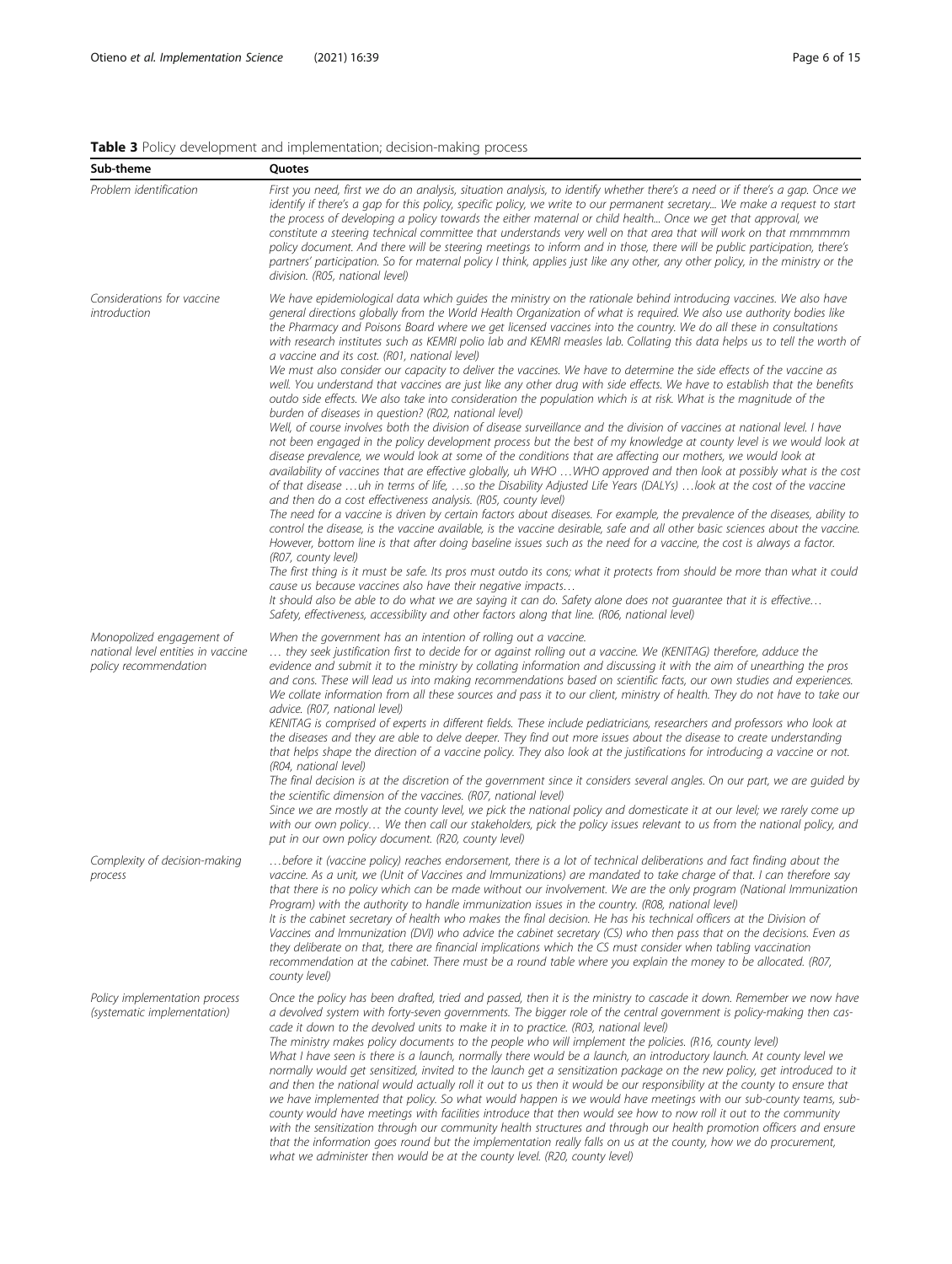Table 3 Policy development and implementation; decision-making process (Continued)

| Sub-theme         | Ouotes                                                                                                                                                                                                                                                                                                                                                                                                                                                                                                                             |
|-------------------|------------------------------------------------------------------------------------------------------------------------------------------------------------------------------------------------------------------------------------------------------------------------------------------------------------------------------------------------------------------------------------------------------------------------------------------------------------------------------------------------------------------------------------|
| Policy evaluation | We also support the counties with policy quidelines on immunization in soft and hard copies for their reference during<br>practice. We also organize several trainings, so that we update new issues, discuss observed challenges and possible<br>solutions. (R02, national level)<br>as a country, and as a county, we have adopted the performance approach. So each person has their set targets, so<br>if you don't meet, your supervisor will ask you why haven't you met your targets, you will explain. (R08, county level) |

"These are then brought back to Division of Vaccines and Immunization (DVI) where we engage widely and at all levels of policy-making. We are responsible for engaging all relevant bodies and organizations to have a thorough discussion on the policy. We engage different levels of leadership and dimension; political level, technical level and potential obstacles among others.

…After engaging all relevant leadership and organizations, we then put in a request to have the vaccine introduced and to go through. Just before the request is made, we have the National Immunization Interagency Coordinating Committee which provides oversight and gives the approval for the policy change for the introduction of the vaccine." (R08, national level)

As much as policy makers at the national level shared that the policy formulation was an all-inclusive process involving stakeholders from different fields and at different levels, the majority of key informants at the county level felt left out of the policy development process. They reported engagement only during policy implementation process.

"Like we know the policies are made at the national level … we also have our policy makers...They should also be able to participate and also, some technical persons from county level. (R01, county level)

…so most of the policies we disseminate at the county have been developed at the national office." (R02, county level)

## Complexity of the decision-making process

One perception that was evident across all informants was that the country had no specific maternal vaccine policy and introduction of new maternal vaccines would borrow from existing national policy guideline on immunizations in general. Policy-making was viewed as a lengthy process involving information gathering from various sources and intensive consultations with various stakeholders working together (Fig. [1\)](#page-8-0).

"The policy-making process is lengthy…

Considering vaccines, if we wanted to come up with any vaccine to be included in the schedule then we must ensure that the whole broad area of vaccination information is available. That means that all vaccines now and in the future must be taken care of since vaccines are bound to increase." (R06, county level)

Policy implementation process (Systematic implementation) Mobilization of resources for policy implementation was a prerequisite once the policy was approved, upon which relevant stakeholders were engaged to strategize on implementation. Policy directives were disseminated from the national to the county levels and cascaded down to the facility level, and eventually to the target population (Table [3\)](#page-5-0).

"In terms of implementation, it is the mandate of Unit of Vaccines and Immunization (UVI) or Division of Vaccines and Immunization (DVI) (now referred to as the National Immunization Program) to ensure operationalization of the policy. This is done through capacity building to cascade it to the lower levels using the governance in place in the health system. We are the central level and the next level to cascade the program would be the county. At the county, we have the County Health Management Team. We then roll it to sub-county where we have Sub-county Health Management Team who then roll it out to facilities. That is when the common mwananchi (Swahili term for citizen) as we call them in Kenya gets the vaccines." (R02, national level)

Very few informants at the county level understood the information delivery process for vaccine policy from the national level. The few who understood the process explained that the communication came down through the council of governors to the county directors for health.

"I; who receives instructions from the national level? R; The national level has to write to the council of governors, the council of governors will write to the governor, who will action his county executive committee member for health who will write to the chief officer and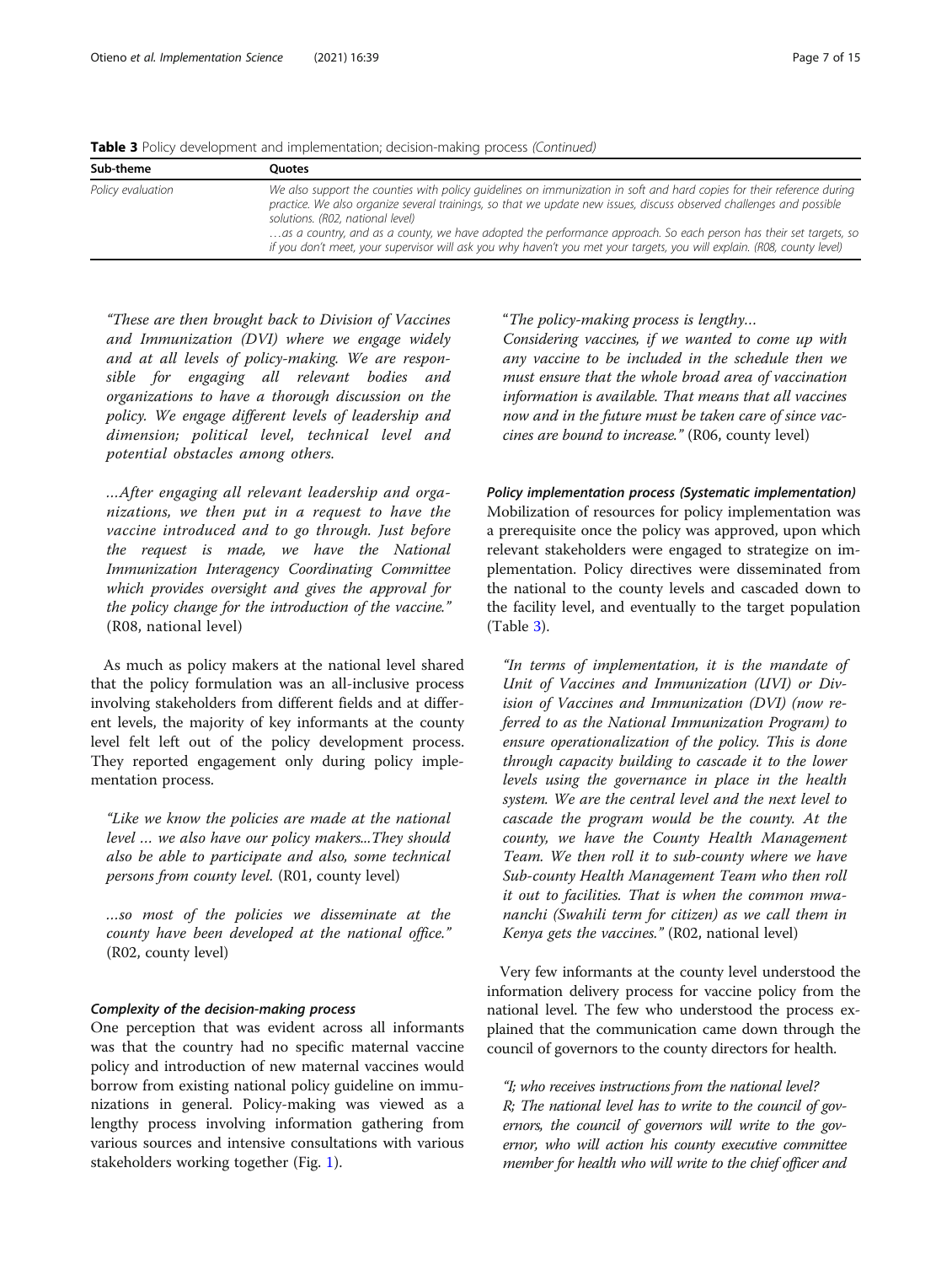director to implement, and at the end of it then the county logistician under my department (preventive and promotive services) will actually be responsible and of course under the directive of the director to implement… we will look at what are the instructions and make sure, of course still in consultation with the national office, it meets the needs of the county." (R16, county level)

Policies were not just adopted as received; the national policy document was reviewed by relevant county health/policy committees, to pick policy issues relevant to county needs. The counties then came up with their own policy document, but in line with the national directives, a process termed as adaptation or domestication of national policy to county policy. The document was approved before final implementation at health facility level.

"We pick the national policy and domesticate it at our level; we rarely come up with our own policy. We then call our stakeholders, pick the policy issues relevant to us from the national policy, and put in our own policy document. We have both political and general stakeholders, who must buy in to our policy... we take the policy to the county assembly for approval, after which we give it to the executive at the county level to approve. The policy document is launched once it has been approved at the county level." (R20, county level)

# Policy evaluation

Evaluation forms a critical component of intervention implementation. While very few informants from the county were aware of efforts by the national government to evaluate vaccination programs that had been rolled out in the recent past or enforce vaccine recommendation, officers at the NIP reported giving technical support to county governments during vaccine policy implementation. Moreover, accountability for implementing vaccine policy recommendations by health providers was mainly mentioned by county health managers.

We conduct support supervision and technical visits to the county, sub-county and the health facilities. We also go to the community so that we are able to get information from the real beneficiaries to get their view about the service which we are providing. From there we are able to cover information on new policy if there are. If there is anything we need to correct that is the place to do it."  $(R02,$  national level)

The vaccine policy formulation and implementation process in Kenya is summarized in Fig. [1](#page-8-0), illustrating the sequential process. Once a problem was identified, a policy was formulated to address the gap. The policy discussions involved different stakeholders at the national level. The policies were then passed down to the county level for review and adaptation to suit local needs, before implementation. In the event that significant issues emerged with the policy during implementation, feedback was communicated back to the national level for review. Similarly, feedback from the policy evaluation

process was communicated to the national level. If any changes were made to the policy following feedback from the implementation and evaluation processes, the changes were passed back to the county and a similar sequential process was followed for review, adaptation, and implementation, as a new policy.

# Effects of devolution on health care policies Policy adaptation to local needs

While policy formulation involved officers at the national level, when policy directives were rolled out to counties, the county governments had the opportunity to review and deliberate on the national policies through their county health committees as provided for by county government regulations.

"The county works within committees such as health and policy committees. We use the health committee when we want to talk to the assembly. There is a committee that brings all the committees of the county assembly together, where members of the health committee are also members there. They deliberate and approve it first, and then we take it to the governor's office where the last approval happens then we launch the document. (R12, county level)

…We find very many gaps in the national policy because they do not realize how unique Nairobi is. We fill those gaps and domesticate it for ourselves." (R21, county level)

## Intra-governmental communication

Introduced in 2013, the devolved system of government came with challenges as there was not clear transition to the new county system of some functions that were originally within the mandate of the national government (Table [4](#page-9-0)). This resulted in communication gaps with many county officers reporting poor communication between the national and county governments and therefore a lapse in information sharing from national to county level. These lapses in communication trickled down to frontline workers who were not adequately informed on updated immunization guidelines.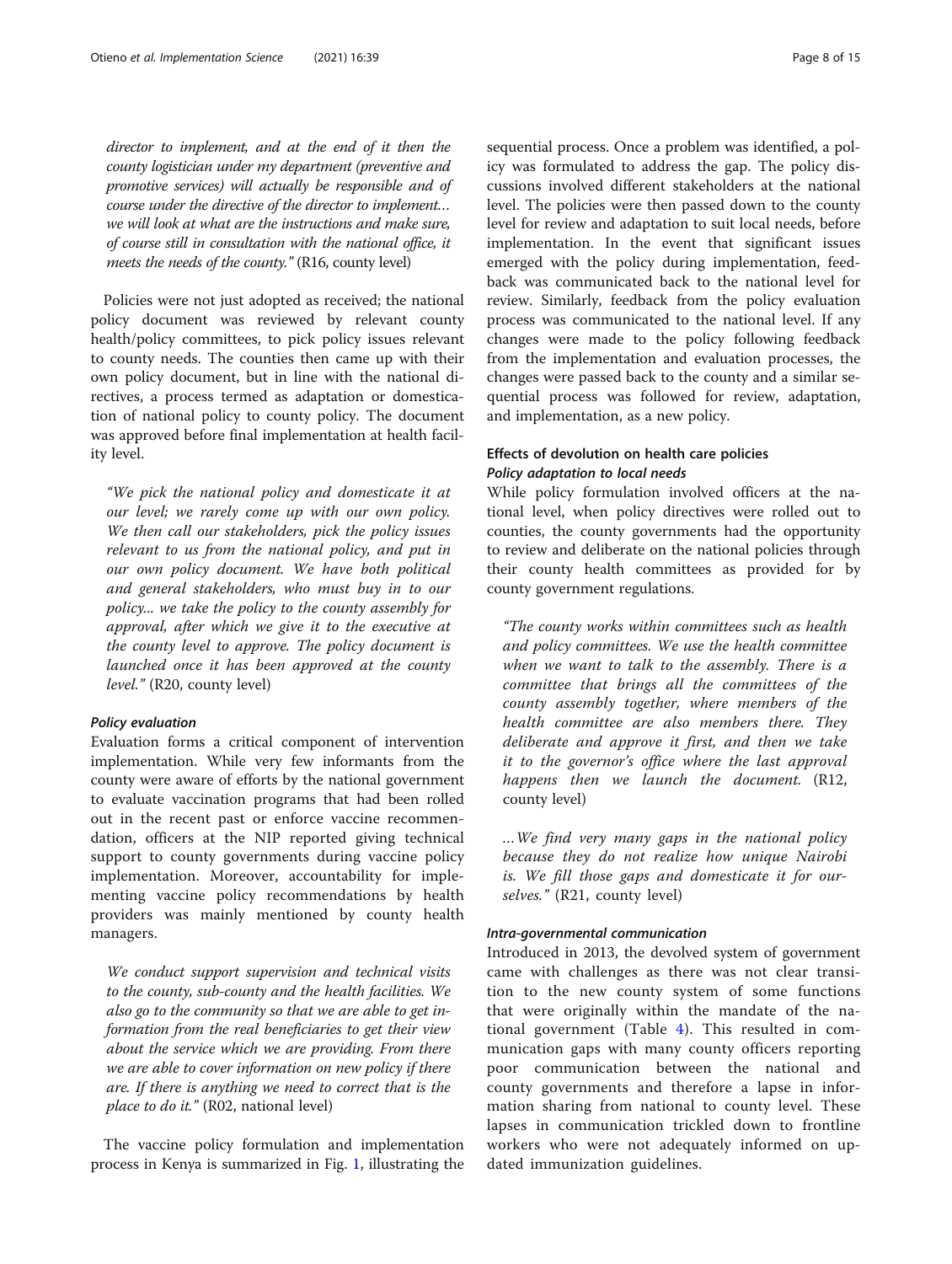<span id="page-8-0"></span>

"So sometimes forums are lacking to sensitize all the leadership so that we are on common page, you know. (R02, county level)

But importantly you also need to look at the health care workers who'll be the people administering the serum. They also need to be sensitized and be updated on that." (R18, county level)

# Delineation of responsibilities

Absence of clear county health department/division structures and clarity of roles in the devolved system were reported. The counties were not aware of the division of responsibilities between national and county governments, and this slowed down policy implementation process for most health interventions and services.

"So that now with the devolution, I mean we are a little bit on breakdown between who is-who is to do what between the county government and the national government… personally I would say it has taken time for Nairobi as a county, the health sector and generally the county, to take up its rightful role in allocating the required resources for vaccine." (R07, county level)

# Resource provision within government

Gaps still existed between what the national government provided before devolution and what the county government could now provide (Table [4](#page-9-0)). Inadequacy of critical resources for vaccine policy implementation (such as information education and communication materials and supplies needed for vaccine delivery and administration) hindered the implementation processes.

"…sometimes there is stock out of the vaccine and that's basically because of the transportation chain and also the procurement chain. Sometimes we may miss some of the logistics. …like either syringes, ice packs." (R13, county level)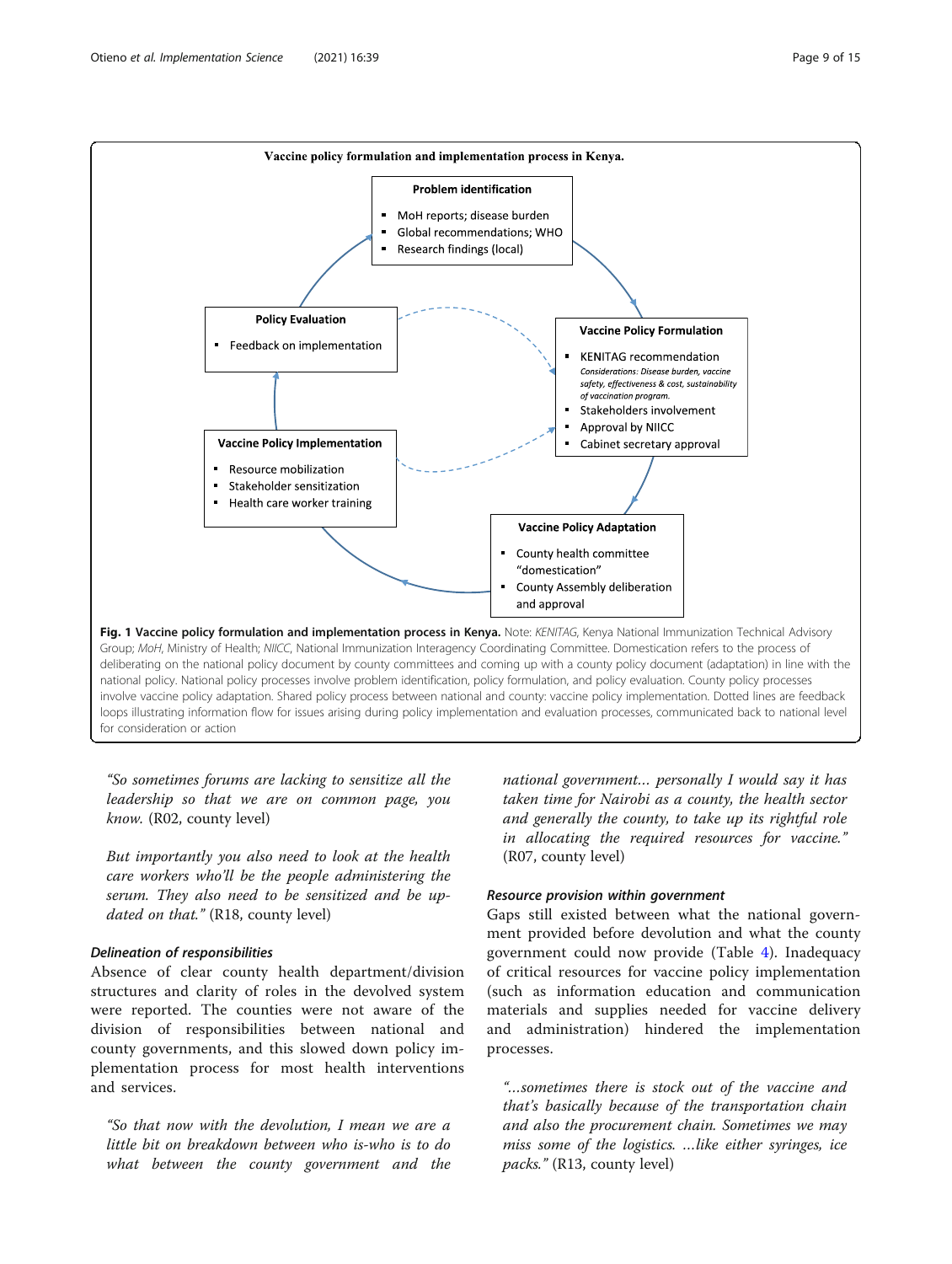#### <span id="page-9-0"></span>Table 4 Effects of devolution on health care policies

Sub-theme **Quotes** 

|                                         | want to talk to the assembly. There is a committee that brings all the committees of the county assembly together,<br>where members of the health committee are also members there. They deliberate and approve it first, and then we<br>take it to the governor's office where the last approval happens then we launch the document. (R12, county level)                                                                                                                                                                                                                                                                                                                                                                                                                                                                                                                                                                                                                                                            |
|-----------------------------------------|-----------------------------------------------------------------------------------------------------------------------------------------------------------------------------------------------------------------------------------------------------------------------------------------------------------------------------------------------------------------------------------------------------------------------------------------------------------------------------------------------------------------------------------------------------------------------------------------------------------------------------------------------------------------------------------------------------------------------------------------------------------------------------------------------------------------------------------------------------------------------------------------------------------------------------------------------------------------------------------------------------------------------|
| Intra-governmental<br>communication     | regular updates on the KEPI schedule because we've been introducing several vaccines in the last three years but<br>there's been no trainings going on the schedule, the complete schedule. So we are training on specific antigen.<br>before, it was very clear if they were 9 they were 9 and everyone knew they were 9 now people don't know if they are<br>10 or 20 but they know there is something, yeah they brought something 'ya' (for) diarrhoea, there is something 'ya'<br>(for) pneumonia but nobody is talking about the package ok we have introduced fine, but what is the package?<br>information is scanty. (R04, county level)                                                                                                                                                                                                                                                                                                                                                                     |
| Delineation of responsibilities         | "With the vaccine policy of I think 2013, the national government is supposed to procure the vaccines and the county<br>government is supposed to implement and make sure people get the vaccines or the vaccines get to the end users.<br>There have been many challenges with the devolved system because there was a year we did not have<br>budget allocation for procuring vaccines, all the money went to the counties, and when it reached there, it could not<br>go back [to national procurement]. I think there is a gentleman's agreement where the money to procure the vaccine<br>remains at the national level, but I am not sure the counties even have the budget to administer the vaccines and take<br>them to the community." (R07, county level)<br>initially the funding for everything would come from Nairobi, but now we are finding that the funding has to come<br>from the county. Now at the county level, to access now the funding, now it has become a problem. (R17, county<br>level) |
| Resource provision within<br>government | Proper planning and resource mobilization is also critical, we have had some challenges in the past. Yes, it's important<br>especially for resources like when we were doing the switch for the OPV (oral polio vaccine) vaccines we didn't have<br>enough resources, when we were introducing rotavirus the resources came way later so it posed a challenge for us.                                                                                                                                                                                                                                                                                                                                                                                                                                                                                                                                                                                                                                                 |

Policy adaptation to local needs The county works within committees such as health and policy committees. We use the health committee when we

Lack of IEC (information, education and communication) materials, I don't know the last time we had IEC materials on vaccines so it is very difficult to educate communities without that. (R06, county level) …of course we'll always say resource limitation, as much as now we have a budget on EPI it is still very limited, it is

less than 1% of the total county budget on health. (R11, county level)

When it comes to vaccine distribution, we are talking about transport, in terms of net cost, we are talking about storage facilities for the cold chain of the vaccines, which this year I'm aware, Nairobi County has budgeted for procurement of cold chain equipment like fridges and other equipment, bearing in mind that vaccine program was run at the national level, and the county at the county level, it has not been fully taken over as a county function in terms of allocation of resources. (R07, county level)

# Resilience of policy to external influences

Several factors outside the policy system impacted both the formulation and implementation systems and called for stakeholders to devise coping mechanisms.

(R03, county level)

# Rumours

Both policy makers and implementers cited rumours by certain interest groups as the major factor that interfered with vaccine rollout in the country, for new vaccines and even for existing vaccines during catch-up campaigns (where vaccination would target people who missed some scheduled vaccine doses or did not complete a vaccine series) (Table [5](#page-10-0)).

"Back here in Kenya we had controversies with tetanus vaccine. The church and the state had a standoff in that the former claimed the vaccine caused sterilization in children. We had misinformation about the cervical cancer vaccine given to girls and not boys…" (R08, national level)

Controversies surrounding tetanus vaccine were the most cited interferences to maternal vaccine campaigns. The situation was further complicated when the sources of misinformation were reported to be well-educated people and professionals who were respected in society.

"There are rumors spread all over that the vaccines are laced with family planning. …If the doctors themselves are outright Catholics and oppose some of the vaccines. If there are staunch Catholics who sit on a panel to discuss vaccines and they say no to a vaccine they will be believed." (R05, national level)"Anti-vaccine" campaigners

#### "Anti-vaccine" campaigners

Anti-vaccine campaigns emerged as a significant factor that was growing in Kenya (Table [5](#page-10-0)). The increased access to social media in the country in the recent past further facilitated the spread of anti-vaccine perspectives and therefore their influence.

Vaccine hesitancy is not just a Kenyan case but world over. People who are against vaccines are so audible yet it is a small group in the country…With IT (information technology) and communication technology make it easy for information to flow. People who are pro vaccine talk less more loudly as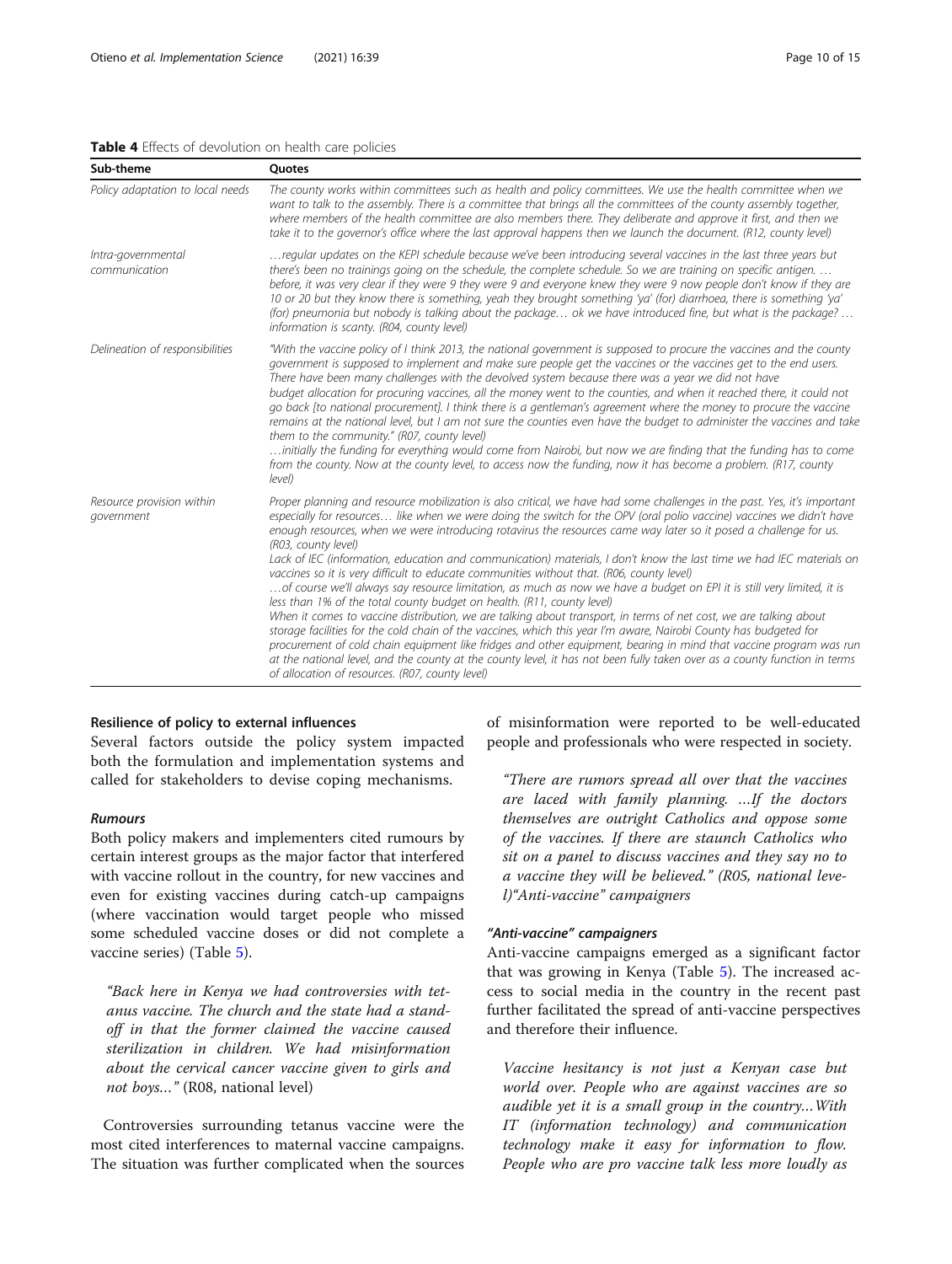#### <span id="page-10-0"></span>Table 5 Resilience of policy to external influences

| Sub-theme                | <b>Ouotes</b>                                                                                                                                                                                                                                                                                                                                                                                                                                                                                                                                                                                                                                                                                                                                                                                                                                                                                                                                                                                                                                                                                                                                                                                                                                                                                                                                                                                                                                                                                                                                                                                                                                                                                                                                             |  |  |  |
|--------------------------|-----------------------------------------------------------------------------------------------------------------------------------------------------------------------------------------------------------------------------------------------------------------------------------------------------------------------------------------------------------------------------------------------------------------------------------------------------------------------------------------------------------------------------------------------------------------------------------------------------------------------------------------------------------------------------------------------------------------------------------------------------------------------------------------------------------------------------------------------------------------------------------------------------------------------------------------------------------------------------------------------------------------------------------------------------------------------------------------------------------------------------------------------------------------------------------------------------------------------------------------------------------------------------------------------------------------------------------------------------------------------------------------------------------------------------------------------------------------------------------------------------------------------------------------------------------------------------------------------------------------------------------------------------------------------------------------------------------------------------------------------------------|--|--|--|
| Rumours                  | The Roman Catholic Church has given us issues concerning vaccines. There are certain events that occurred two to<br>three years ago and that has given us a problem with vaccination. The aspect of getting the Jesuits on board is very<br>important. They are the scientific wing for the Catholics. (R05, national level)<br>Yes, but then those health professionals have their beliefs as well. There is this group called Opus Dei. They are learned<br>too. However, they do not want to hear about vaccination. Community attitudes to certain vaccines like TT and the<br>idea that it is contraception and that is also a religious organization propagating this I think due to<br>miscommunication. (R07, national level)                                                                                                                                                                                                                                                                                                                                                                                                                                                                                                                                                                                                                                                                                                                                                                                                                                                                                                                                                                                                                     |  |  |  |
| Anti-vaccine campaigners | Yes, we are there (anti-vaccine campaign) just that the degree is different. It is not just in vaccination but also in<br>medicine. There are issues around traditional herbs and there are people who want us to go back to that. It all starts<br>as a small religious learned group of a sophisticated learned class. They argue that we have lived like that before and it<br>can be done again. They can be quite influential. (R05, national level)<br>The key point is addressing their concerns in timely and proper manner because a lot of it is misinformation and<br>misdirected journalists who write materials with the commercial aim and not necessarily from professional point of<br>view.<br>Part of the effort is therefore to have scientific writers who can be critical in journalism. (R10, county level)                                                                                                                                                                                                                                                                                                                                                                                                                                                                                                                                                                                                                                                                                                                                                                                                                                                                                                                         |  |  |  |
| Sociocultural influences | The other thing is belief that some of these diseases have solutions within the cultural setup and remedies are not<br>found on conventional medicine. Therefore, people believe the diseases do not exist or are just results of bad omen. It is<br>like when you talk about neonatal death for example. When a child dies at three days old, you hardly notice a funeral<br>activity for the child yet it can be neonatal tetanus which can be prevented through vaccination with tetanus<br>vaccine. To them, the death can be related to other cultural issues such as 'in my lineage first born children have to die<br>and it is normal'What is important is understanding the vaccine and culture around people. (R19, county level)<br>In-deed culture has a role to play. Everything has its base in culture because your mother is more powerful even when<br>you go to school or not. Even if you have gone to school, there is no much difference between what you do and what<br>she believes. If you are talking about culture in relation to pregnant mothers, we can consider Traditional Birth<br>Attendants which we are trying to play with now. (R21, county level)<br>We cannot rule out culture since it is part of us. Those doing anthropology and sociology study patterns of resort and<br>how people behave; even health seeking behavior which are entrenched in culture. Therefore, you cannot ignore that.<br>However, education can solve certain cultural beliefs. For example, someone may believe that smearing cow dung on<br>the cut umbilical cord can fasten healing process while education tells you that is the most effective way of<br>contracting tetanus. Some of them can be mitigated. (R14, county level) |  |  |  |

opposed to those who are against it. The latter amplify their information and cause problems in the country. (R08, national level)

# Sociocultural influences

Government officials have learned to prepare in advance for external influences on policy processes (Table 5). Anticipating sources, pre-empting misinformation, engaging policy processes groups that had potential to propagate misinformation and addressing concerns were reported as some of the strategies that have worked well to counter vaccine-related rumours and misinformation.

"So I think you must address those type of concerns [vaccine side effects] before you're asked. ... preempt those things, answer them, and then give the information to the public before you just say, take this germ... Therefore, it is timeliness, accurate information and less use of press. There must be proper use and handling information professionally so that consumers are not confused." (R10, county level)

# Recommendations for improving vaccine policy-making process

# Stakeholder engagement at all levels

For better understanding of the need for vaccine introduction, key informants at the county level highlighted

the need for their involvement in decision-making at the inception stage (Table [6\)](#page-11-0). This would help ensure an effective implementation process when the policy was rolled out. Other important stakeholders identified by informants included lobby groups that would influence public opinion, and therefore, their buy-in was considered critical for acceptance of vaccine at the community level.

"Well first, from the inception of that vaccine, all the stakeholders must be involved. Now that we are devolved, we are told that the national level prepares the policies. I'd wish, even if they have to pick one person per county to go and take part so that we feel involved… not just as a way of communicating your decision, but communicating to them the essence of introducing this and showing the need of having these vaccines… So that as this policy comes down, we are able to, take it up." (R09, county level)

#### Improve intra-governmental communication

Nearly all informants expressed the need for a refined communication process between national and county governments as policy formulation was a consultative process and needed feedback on the implementation process, too. It was also considered important that a clear communication process was maintained among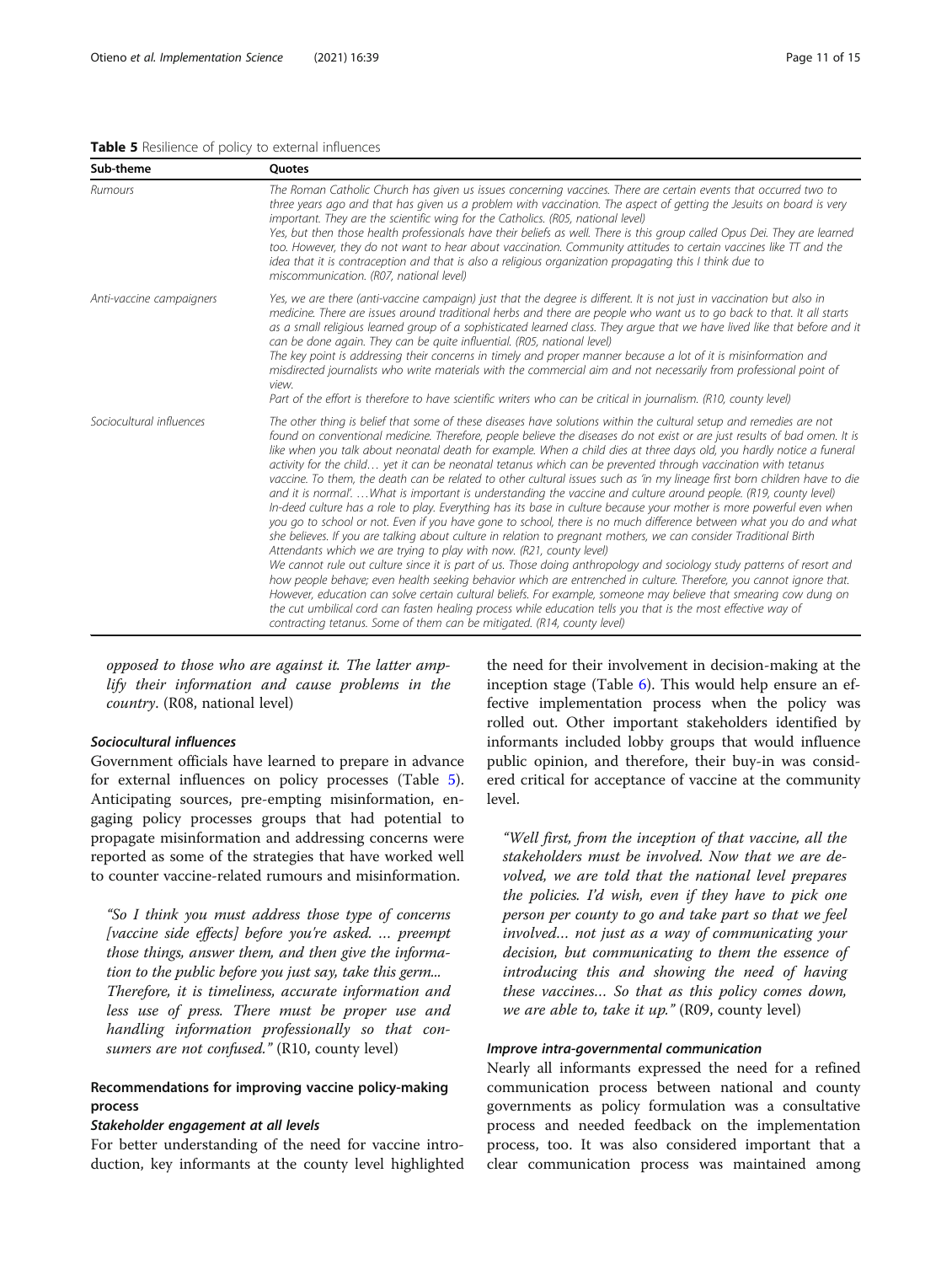<span id="page-11-0"></span>

| Table 6 Recommendations for improving vaccine policy-making process |  |  |  |
|---------------------------------------------------------------------|--|--|--|
|                                                                     |  |  |  |
|                                                                     |  |  |  |

| Sub-theme                                   | Ouotes                                                                                                                                                                                                                                                                                                                                                                                                                                                                                                                                                                                                                                                                                                                                                                                                                                                                                                                                                                                                                                                                                                                                                                                                                                                                                                                                                                                  |
|---------------------------------------------|-----------------------------------------------------------------------------------------------------------------------------------------------------------------------------------------------------------------------------------------------------------------------------------------------------------------------------------------------------------------------------------------------------------------------------------------------------------------------------------------------------------------------------------------------------------------------------------------------------------------------------------------------------------------------------------------------------------------------------------------------------------------------------------------------------------------------------------------------------------------------------------------------------------------------------------------------------------------------------------------------------------------------------------------------------------------------------------------------------------------------------------------------------------------------------------------------------------------------------------------------------------------------------------------------------------------------------------------------------------------------------------------|
| Stakeholder engagement at all<br>levels     | I have one recommendation that in policy-making process all stakeholders must be engaged. By stakeholders I mean<br>right from those benefiting from the service and the service providers. Therefore, to me it is team work and you need<br>everybody with an interest on board so that when decision is taken, it is implemented together. (R09, county level)<br>The beneficiaries of a policy are important in policy making process. If you ask me, I would be more direct with health<br>providers as well. They are the entry point and should form part of policy making particularly when the vaccine is not<br>surrounded by controversy. These are facilitators who can also be pushback factors when there are controversies. (R03,<br>national level)<br>It is important to get buy in from communities and opinion leaders to avoid resistance over misinformation, that is the<br>greatest lesson I think that has really come out, because you can have all good intentions but if the opinion leaders do<br>not understand then there is miscommunication then you get very low uptake. (R10, county level)<br>So actually involving the, the entry point to any introduction of any antigen also helps a lot. Because if you avoid<br>some people somewhere down the ground, they can be a roadblock and then you find that you don't succeed. (R15,<br>county level) |
| Improve intra-governmental<br>communication | Engage the counties more, we are in a new system of devolution so I think moving forward we need to have more<br>engagement. We have seen some attempts but increasing the engagement. (R17, county level)<br>I think one of the lessons has been being inclusive. We must be inclusive in passing of information. (R01, county level)                                                                                                                                                                                                                                                                                                                                                                                                                                                                                                                                                                                                                                                                                                                                                                                                                                                                                                                                                                                                                                                  |

county leadership and between county leadership and frontline workers.

"But for the TT that time, only two persons, that was the director and nursing officer, were called to a meeting in Nairobi [on TT catch-up campaigns]... and it will run concurrently with the polio. So the larger team were fully involved in the polio, but the TT was left for the two to run. So the TT was not well pronounced… in terms of preparation, … advocacy, … social mobilization, it was never well planned, never well executed." (R11, county level)

#### **Discussion**

This study had four main findings. First, while all key informants understood the vaccine policy formulation and implementation processes, national officials appeared more informed compared with county officials, with only officers at the NIP mentioning the role of NIICC in these processes. Second, county officials felt excluded from policy development processes and were only involved when vaccine policies were ready for roll-out. Third, policy makers identified positive and negative impacts of devolution on policy formulation and implementation process. Lastly, there were factors outside policy development and implementation that influenced vaccine-related policy including public opinion, interest groups, and lobbying, among others.

The majority of the informants were well versed with important considerations that guide decisions for vaccine introduction in Kenya. These topics were in line with the key areas recommended by WHO for deliberation before deciding to introduce a vaccine to a national immunization program [[17\]](#page-14-0). These include disease concerns (public health priority, magnitude of disease burden, availability of other prevention, and control strategies), vaccine concerns (safety, performance, cost, and cost-effectiveness and affordability), and

capacity of immunization program/health system (successful vaccine introduction and sustainability of delivery). Even though the policy makers and implementers identified the vaccine policy process, most vaccine introductions have been based on international recommendations by WHO [\[18](#page-14-0)–[20\]](#page-14-0). Of interest, in policy formulation, was the independent technical advisory role by KENITAG that was relatively new yet critical in vaccine introduction as it promoted evidence-informed immunization policy recommendations. The process of evidence-based policy-making is a new concept and will change as Kenya experiences introduction of new vaccines.

Policy formulation is a lengthy process that entails bringing together different stakeholders, consultations, making evidence-based decisions guided by studies and different information sources [[21](#page-14-0)–[23](#page-14-0)]. While the MoH officials at the national level reported stakeholder inclusion at all levels of vaccine policy development, the county officials felt excluded from the policy formulation processes, yet they were expected to implement the guidelines. It is useful, however, to engage those involved in the process of developing and implementing new vaccine policies at all levels [\[24](#page-14-0)]. Authors of a study in Uganda evaluating the prioritization of new vaccines in low-income countries emphasized the importance of a transparent and all-inclusive participatory process involving stakeholders at the national and sub-national levels, including the public, for improved decisionmaking process and successful introduction of new vaccines [[25\]](#page-14-0). Other LMICs have demonstrated successful inclusive policy process, for example, India where policies have been successfully formulated at local government level for introduction of new vaccines with support from the national government [\[26\]](#page-14-0). In Bangladesh, researchers observed an all-inclusive policy process where the national government was the main actor in vaccine policy-making decisions, but with involvement of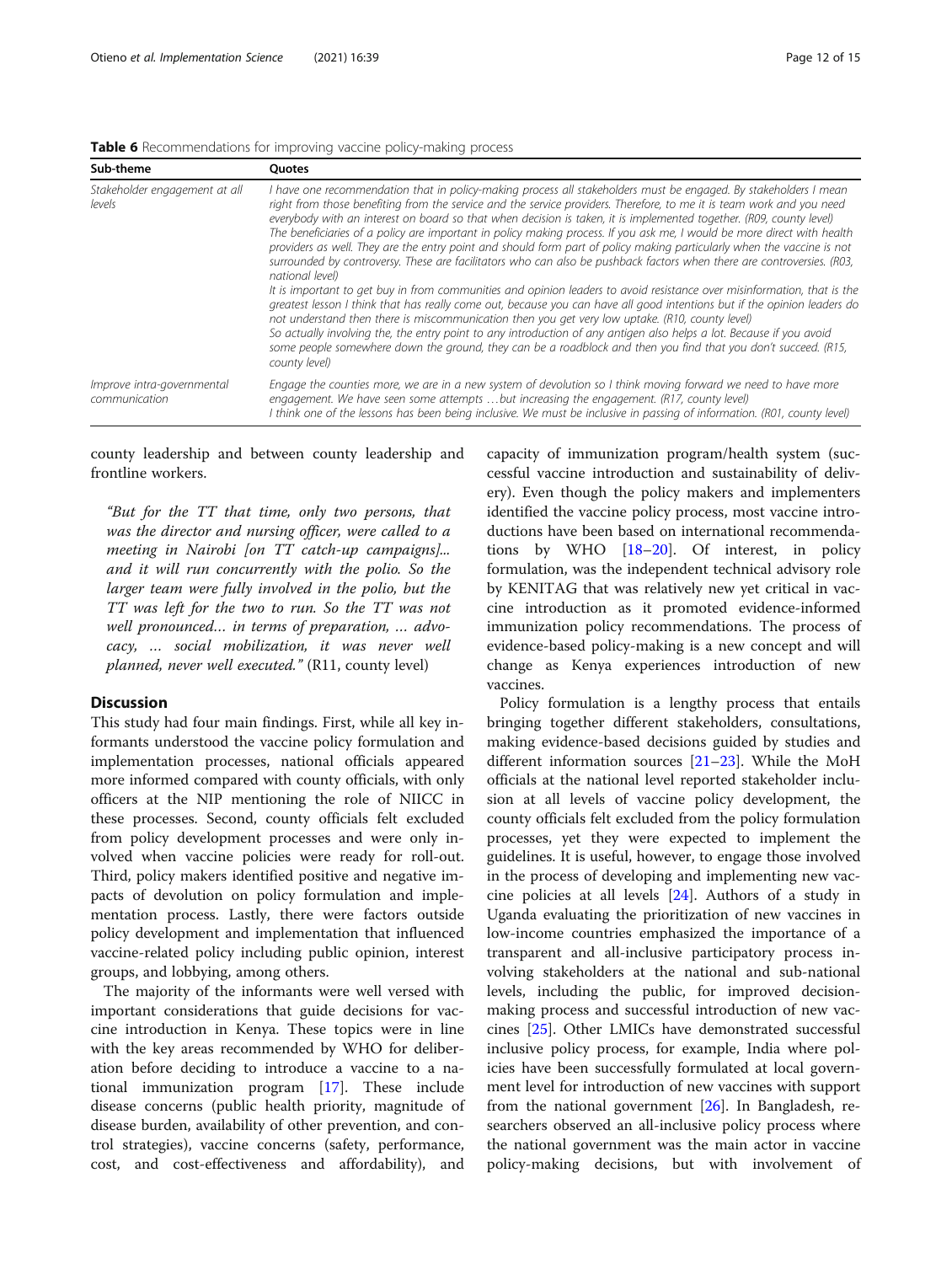different stakeholders and partners [\[27](#page-14-0)]. Of note, as much as Kenya county government officials felt excluded from policy development process, it is important that stakeholders understand their roles in policy development and implementation process. Policy development is largely a function of the national government, while implementation is a county function. Some county presence in policy development is, however, critical for representation of county perspectives and needs and for eventual smooth translation of policy upon dissemination from the national level. Within this effort, it is essential to consider representation of stakeholders at county and lower levels as they similarly have decisionmaking roles in adaptation of policies disseminated from the national level, and for smooth implementation of policy at the grassroots level.

In 2013, the governance system in Kenya changed from a centralized to a devolved government of 47 counties where health functions are managed by county governments. The process of vaccine policy dissemination from the national to county level was not clear to the majority of informants at the county level. Despite this, upon receipt of the policy directives, county-level officials embraced and adapted the policies to ensure they met their local needs. Similarly, the county officials did not understand the role of the national government in evaluation of vaccine policy to assess whether policy directives were implemented or identify challenges that arose with implementation. The NIP has a unit that monitors and evaluates vaccine and immunization activities.

The decentralization of government functions had effects on policy development, implementation, and evaluation processes. The devolved system of government significantly increased the decision-making space at the county level, where counties deliberated on national policy documents and developed county policies in line with national directives. On the downside, some of the health sector functions were transferred to the county faster than most of the health sector workers had anticipated [\[28\]](#page-14-0), and most counties had not put in place structures to undertake the functions. This should have improved with time as counties set up their structures; however, county officials still reported unclear delineation of responsibilities and resource provision between national and county governments 5 years after implementation of the devolved system. Moreover, county officials were mostly unaware of government policy proceedings and were often notified at the time of implementation without being consulted about the resources available or the needs observed at the county level. Given that devolution involved transfer of power of managing health resources from the national to county level, it is not surprising that there was disconnect in information sharing within the government.

Public policies are influenced by a number of factors including public opinion, interest groups, lobbying, and new scientific discoveries, among others. These factors tend to push and pull policy in different directions thereby slowing the development and implementation of new policies [\[22\]](#page-14-0). Rumours have negatively affected vaccine policy implementation worldwide for several years. The rumours are usually festered by a combination of circumstances and factors, for example, people encountering bad experiences with government health interventions, political tensions linked to presidential elections, and confirmation of rumours by influential or highly placed religious and political leaders who give the rumours credence. Some of these have included sterilization fears linked with tetanus vaccination in early 1990s that disrupted tetanus vaccine programmes in many countries [[29](#page-14-0)]. In Nigeria, five states boycotted polio vaccine due to fear that it was unsafe, which slowed down the country's progress towards polio elimination [\[30\]](#page-14-0). Similarly, rumours involving tetanus and polio campaigns have affected the uptake of the vaccines in East Africa [\[31\]](#page-14-0). In our analysis, there was a recurring theme of rumours interfering with vaccine policy implementation. The majority of the informants having had first-hand experience in handling misinformation that tetanus vaccine, used by the Kenyan government during campaigns in selected parts of the country in 2014, was laced with a family planning hormone. The fact that the sources of the information were members of a well-educated group (medical practitioners) within the Catholic church had a greater influence on the lay populace.

This study had a few limitations. Key informants at the county level were from only four (albeit diverse) of Kenya's 47 counties. We ensured, however, that the proportion of key informants were equally distributed across the four counties. Although the information shared by the officials from the four counties included was quite consistent, it may not adequately represent the perspectives of other counties. Finally, most of the data collection was in reference to a hypothetical vaccine introduction among pregnant women.

This is the first study to explore the policy decisionmaking process in the introduction of new vaccines in Kenya to help understand how vaccines are adopted, rolled-out, and monitored, and examine challenges with decision-making process and vaccine delivery. Understanding motivations behind policy-level decisions affecting the introduction of new maternal vaccines is important, particularly in a low-resource country such as Kenya, with multiple competing public health priorities [[32\]](#page-14-0). Results from this study can be useful to improve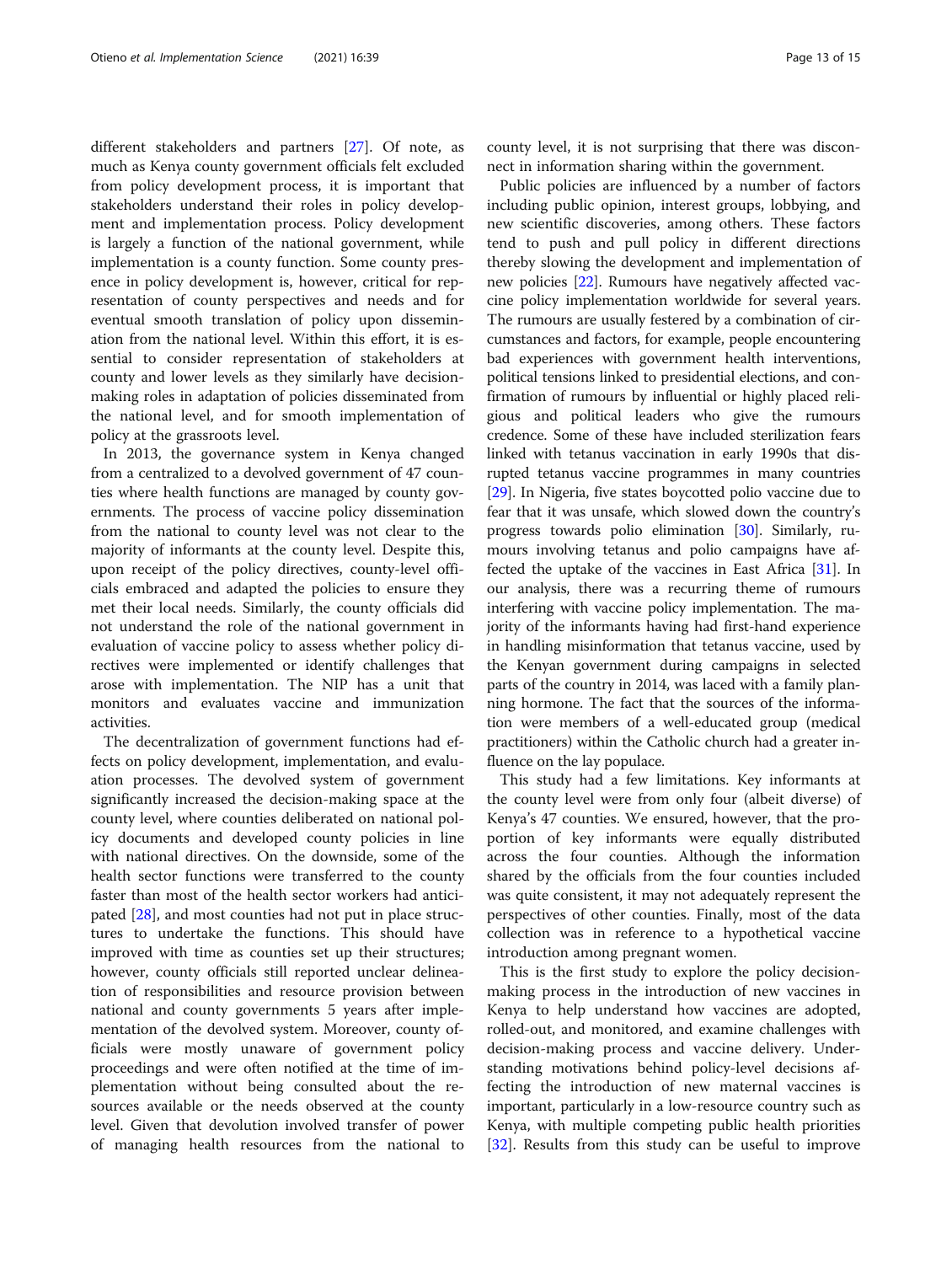the process of vaccine policy development and vaccine introduction efforts in Kenya and similar settings.

# Conclusion

The maternal vaccine pipeline continues to expand, as maternal immunization remains an important strategy for reducing morbidity and mortality from vaccine preventable diseases in mothers and newborns. Kenya does not have a procedure specifically for developing vaccination policy for maternal vaccination: although a framework that has been used for introduction of other vaccines exists. Policy formulation processes mainly involved officials at the national level despite the devolution of health system in Kenya. There were some efforts to include counties in these decisions; the efforts evidently remained suboptimal, and the system had information gaps with the county officers lacking clear understanding of policy processes, while they were expected to implement the policies. Public policy process is complex and multifaceted by its nature and needs to be transparent and involve all players. As Kenya strategizes for introduction of maternal vaccines, it is important to identify policy gaps and challenges that can be addressed for a coordinated, more inclusive, and better understood policy-making process, and smoother implementation of maternal immunization programs.

#### Abbreviations

CDC: Centers for Disease Control and Prevention; CS: Cabinet secretary; DVI: Division of Vaccines and Immunization; IEC: Information, education and communication; IT: Information technology; KEMRI: Kenya Medical Research Institute; KENITAG: Kenya National Immunization Technical Advisory Group; KEPI: Kenya Expanded Program on Immunization; MoH: Ministry of Health; NIICC: National Immunization Interagency Coordinating Committee; NIP: National Immunization Program; OPV: Oral polio vaccine; Tdap: Tetanus diphtheria and acellular pertussis; TT: Tetanus toxoid; WHO: World Health **Organization** 

#### Supplementary Information

The online version contains supplementary material available at [https://doi.](https://doi.org/10.1186/s13012-021-01101-7) [org/10.1186/s13012-021-01101-7.](https://doi.org/10.1186/s13012-021-01101-7)

Additional file 1. COREO Checklist.

#### Acknowledgements

The authors would like to thank the county directors/chief officers of health for the four counties where the study was implemented, the heads of the Division of Family Health and the NIP, and the chair of KENITAG for facilitating access to informants. Special acknowledgement to Dr. Beth Maritim for insight on KENITAG operations and Professor Fred Were for help with identification of key government officials involved in policy processes. We also acknowledge the informants at national and county levels for creating time out of busy schedules to share their experiences.

#### Disclaimer

The findings and conclusions in this article are those of the authors and do not necessarily represent the official position of the Kenya Medical Research Institute (KEMRI) and the US Centers for Disease Control and Prevention (CDC).

#### Authors' contributions

NAO contributed to the design of the study and data collection instruments, carried out data collection and analysis, and was primarily responsible for drafting the manuscript. FAM and AW contributed to the design of the study and instruments and was involved in data collection and analysis. SWN, WN, and DOO participated in data collection and analysis. IGC and IB participated in data analysis. GMB, SSC, JRV, and MAW were involved in designing the study and data collection instruments. SBO proposed and participated in the design of the study and the instruments and was involved in interpretation of analyzed data and writing of the manuscript. All authors commented on drafts of the manuscript and read and approved the final manuscript.

#### Authors' information

NAO, Senior Research Officer: Division of Global Health Protection, Centre for Global Health Research, Kenya Medical Research Institute FAM, Lecturer: Hubert Department of Global Health, Rollins School of Public Health, Emory University WN, Assistant Research Officer: Division of Global Health Protection, Centre for Global Health Research, Kenya Medical Research Institute DOO, Research Officer: Division of Global Health Protection, Centre for Global Health Research, Kenya Medical Research Institute GMB, Senior Research Officer: Division of Global Health Protection, Centre for Global Health Research, Kenya Medical Research Institute SWN, IB & AW, MPH candidates: Hubert Department of Global Health, Rollins School of Public Health, Emory University SSC, Influenza Program Director: National Center for Immunization and Respiratory Diseases, Centers for Disease Control and Prevention JV, Technical Advisor: Division of Global Health Protection, Center for Global Health, Centers for Disease Control and Prevention–Kenya MAW, Branch Chief: Division of Global Health Protection, Center for Global Health, Centers for Disease Control and Prevention–Kenya IGC, Assistant Professor: Hubert Department of Global Health, Rollins School of Public Health, Emory University SBO, Professor: Hubert Department of Global Health, Rollins School of Public Health, Emory University; Department of Medicine, Division of Pediatrics,

#### Funding

This work was supported by the Bill and Melinda Gates Foundation (grant OPP1120377).

#### Availability of data and materials

Emory University School of Medicine

Data supporting the findings of this study are available from the corresponding author upon reasonable request.

#### **Declarations**

#### Ethics approval and consent to participate

Ethical clearance for the study was obtained from KEMRI (SSC. 3292) and Emory University (IRB00089673) institutional review boards (IRBs), with reliance on non-CDC IRB (Protocol #6974.0). Informed consent was obtained from all participants before the interviews. We maintained participants' anonymity throughout the interview documentation and in the write up of this analysis.

#### Consent for publication

Consent for publication was obtained from all key informants who took place in the study.

#### Competing interests

This study received research funding from the Bill and Melinda Gates Foundation. Dr. Omer, serves as a consultant to the Bill and Melinda Gates Foundation and receives compensation for these services. The terms of this arrangement have been reviewed and approved by Emory University in accordance with its conflict of interest policies. The rest of the authors declare no conflict of interest.

#### Author details

<sup>1</sup> Division of Global Health Protection, Centre for Global Health Research Kenya Medical Research Institute, PO Box 1578-40100, Kisumu, Kenya.